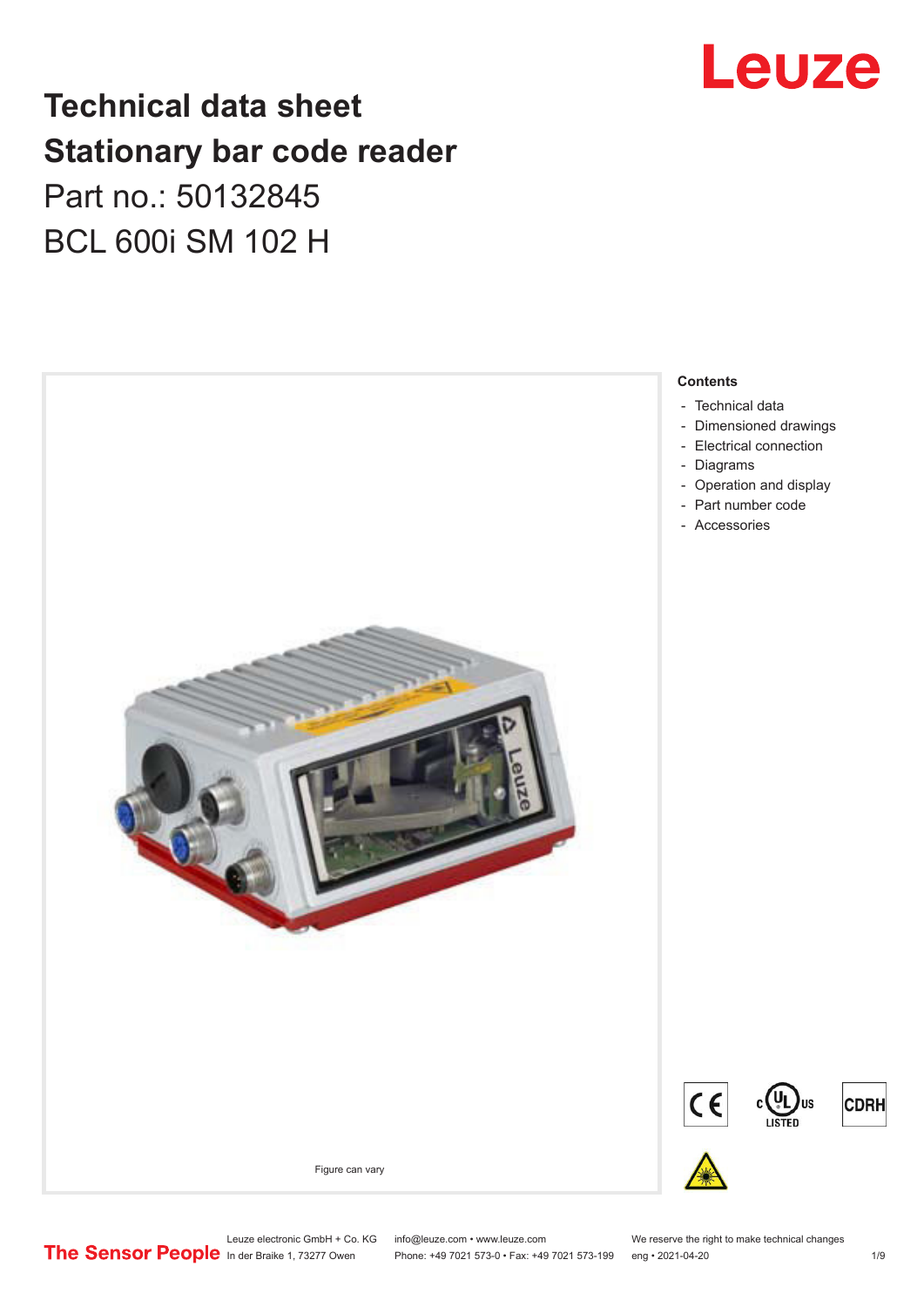## <span id="page-1-0"></span>**Technical data**

#### **Basic data**

| <b>Dasic data</b>                              |                                    |
|------------------------------------------------|------------------------------------|
| <b>Series</b>                                  | <b>BCL 600i</b>                    |
| <b>Functions</b>                               |                                    |
| <b>Functions</b>                               | Alignment mode                     |
|                                                | AutoConfig                         |
|                                                | AutoControl                        |
|                                                |                                    |
|                                                | AutoReflAct                        |
|                                                | Code fragment technology           |
|                                                | Heating                            |
|                                                | <b>LED</b> indicator               |
|                                                | Reference code comparison          |
| <b>Read data</b>                               |                                    |
| Code types, readable                           | 2/5 Interleaved                    |
|                                                | Codabar                            |
|                                                | Code 128                           |
|                                                | Code 39                            |
|                                                | Code 93                            |
|                                                | <b>EAN 128</b>                     |
|                                                | <b>EAN/UPC</b>                     |
|                                                | <b>GS1 Databar Omnidirectional</b> |
|                                                | $1,000$ scans/s                    |
| Scanning rate, typical                         |                                    |
| Bar codes per reading gate, max.<br>number     | 64 Piece(s)                        |
| <b>Optical data</b>                            |                                    |
| <b>Reading distance</b>                        | 400  900 mm                        |
| Light source                                   | Laser, Blue                        |
| Laser light wavelength                         | 405 nm                             |
| Laser class                                    | 2, IEC/EN 60825-1:2007             |
| <b>Transmitted-signal shape</b>                | Continuous                         |
| Usable opening angle (reading field            | 60°                                |
| opening)                                       |                                    |
| Bar code contrast (PCS)                        | 60 %                               |
| <b>Modulus size</b>                            | $0.250.35$ mm                      |
| <b>Reading method</b>                          | Line scanner                       |
| <b>Beam deflection</b>                         | Via rotating polygon wheel         |
| Light beam exit                                | Front                              |
| <b>Electrical data</b>                         |                                    |
| <b>Protective circuit</b>                      | Polarity reversal protection       |
|                                                |                                    |
| Performance data                               |                                    |
| Supply voltage UB                              | 10  30 V, DC                       |
| Power consumption, max.                        | 10 W                               |
| Inputs/outputs selectable                      |                                    |
| Output current, max.                           | 60 mA                              |
| Number of inputs/outputs selectable 4 Piece(s) |                                    |
| Voltage type, outputs                          | DC                                 |
| Switching voltage, outputs                     | Typ. $U_B / 0 V$                   |
| Voltage type, inputs                           | DC                                 |
| Switching voltage, inputs                      | Typ. $U_B / 0 V$                   |
|                                                |                                    |

### **Interface**

**Input current, max.** 

**Type** RS 232, RS 422, RS 485

# **Leuze**

| <b>RS 232</b>                    |                              |                            |
|----------------------------------|------------------------------|----------------------------|
| <b>Function</b>                  |                              | Process                    |
|                                  | <b>Transmission speed</b>    | 4,800  115,400 Bd          |
| Data format                      |                              | Adjustable                 |
| <b>Start bit</b>                 |                              | 1                          |
| Data bit                         |                              | 7,8                        |
| Stop bit                         |                              | 1.2                        |
|                                  |                              | None                       |
| <b>Parity</b>                    |                              |                            |
|                                  | <b>Transmission protocol</b> | Adjustable                 |
| Data encoding                    |                              | <b>ASCII</b>               |
|                                  |                              |                            |
| <b>RS 422</b><br><b>Function</b> |                              | Process                    |
|                                  |                              |                            |
|                                  | <b>Transmission speed</b>    | 4,800  115,400 Bd          |
| Data format                      |                              | Adjustable                 |
| <b>Start bit</b>                 |                              | $\mathbf{1}$               |
| Data bit                         |                              | 7, 8 data bits             |
| Stop bit                         |                              | 1, 2 stop bits             |
|                                  | <b>Transmission protocol</b> | Adjustable                 |
| Data encoding                    |                              | <b>ASCII</b>               |
|                                  |                              |                            |
| <b>RS 485</b>                    |                              |                            |
| <b>Function</b>                  |                              | Process                    |
|                                  | <b>Transmission speed</b>    | 57,600 Bd                  |
| Data format                      |                              | Fixed                      |
| <b>Start bit</b>                 |                              | $\mathbf{1}$               |
| Data bit                         |                              | 9 data bits                |
| Stop bit                         |                              | 1 stop bit                 |
| <b>Parity</b>                    |                              | None                       |
|                                  |                              |                            |
|                                  | <b>Transmission protocol</b> | Fixed                      |
| Data encoding                    |                              | <b>ASCII</b>               |
|                                  |                              |                            |
| <b>Service interface</b>         |                              |                            |
| Type                             |                              | <b>USB</b>                 |
|                                  |                              |                            |
| <b>USB</b>                       |                              |                            |
| <b>Function</b>                  |                              | Configuration via software |
|                                  |                              | Service                    |
|                                  |                              |                            |
| <b>Connection</b>                |                              |                            |
|                                  | <b>Number of connections</b> | 5 Piece(s)                 |
|                                  |                              |                            |
|                                  | <b>Connection 1</b>          |                            |
| <b>Function</b>                  |                              | Service interface          |
|                                  | <b>Type of connection</b>    | <b>USB</b>                 |
|                                  | <b>Designation on device</b> | <b>SERVICE</b>             |
|                                  | <b>Connector type</b>        | USB 2.0 Standard-A         |
|                                  |                              |                            |
|                                  | <b>Connection 2</b>          |                            |
| <b>Function</b>                  |                              | Signal IN                  |
|                                  |                              | Signal OUT                 |
|                                  |                              | Voltage supply             |
|                                  | Type of connection           | Connector                  |
|                                  | <b>Designation on device</b> | <b>PWR</b>                 |
| <b>Thread size</b>               |                              | M12                        |
| <b>Type</b>                      |                              | Male                       |
| <b>Material</b>                  |                              | Metal                      |
| No. of pins                      |                              | 5-pin                      |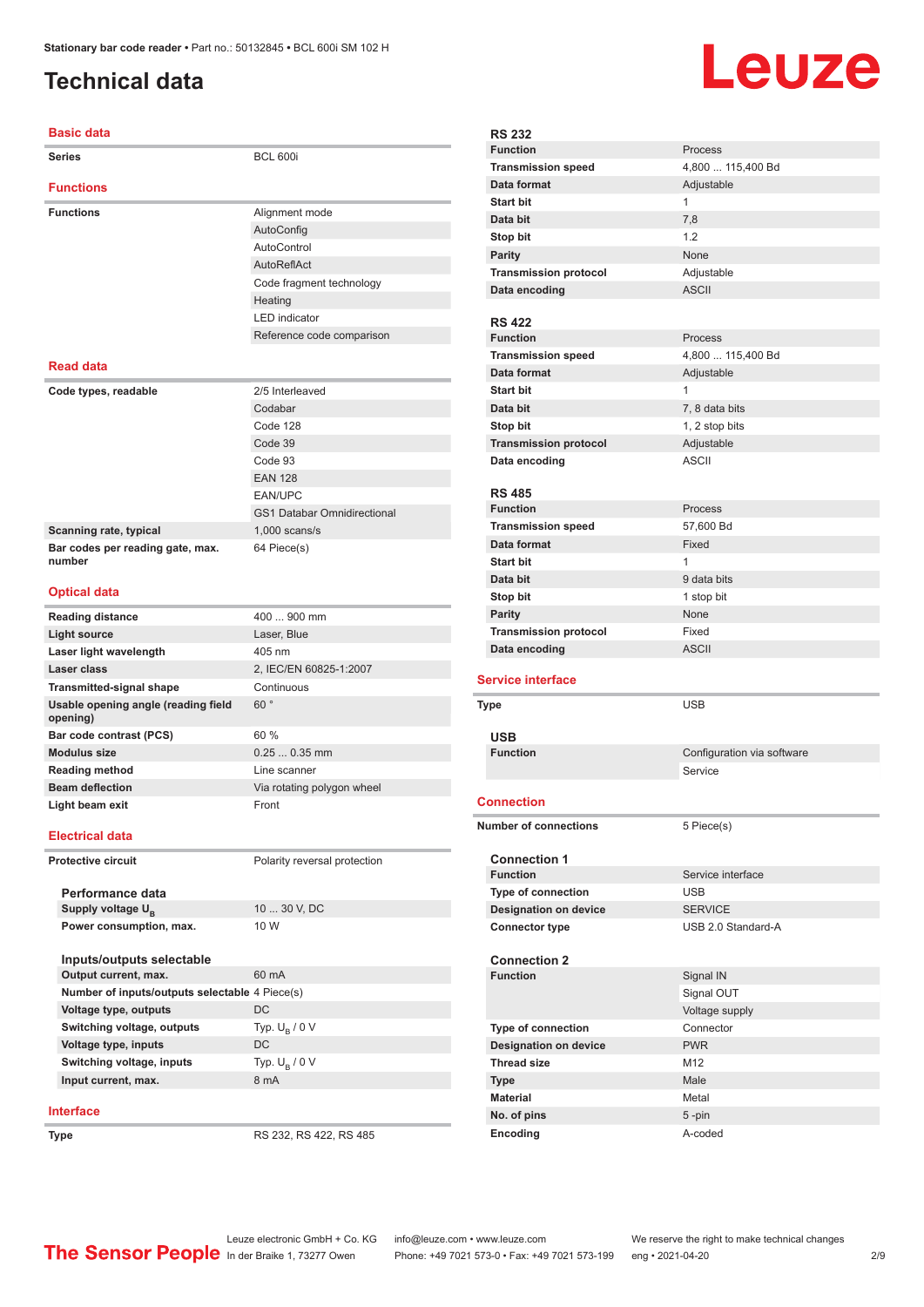## **Technical data**

# Leuze

| <b>Connection 3</b>          |                      |
|------------------------------|----------------------|
| <b>Function</b>              | Signal IN            |
|                              | Signal OUT           |
| <b>Type of connection</b>    | Connector            |
| <b>Designation on device</b> | SW IN/OUT            |
| <b>Thread size</b>           | M <sub>12</sub>      |
| <b>Type</b>                  | Female               |
| <b>Material</b>              | Metal                |
| No. of pins                  | $5 - pin$            |
| Encoding                     | A-coded              |
|                              |                      |
| <b>Connection 4</b>          |                      |
| <b>Function</b>              | <b>BUS IN</b>        |
| <b>Type of connection</b>    | Connector            |
| <b>Designation on device</b> | <b>HOST / BUS IN</b> |
| <b>Thread size</b>           | M <sub>12</sub>      |
| <b>Type</b>                  | Male                 |
| <b>Material</b>              | Metal                |
| No. of pins                  | $5 - pin$            |
| Encoding                     | B-coded              |
|                              |                      |
| <b>Connection 5</b>          |                      |
| <b>Function</b>              | <b>BUS OUT</b>       |
| <b>Type of connection</b>    | Connector            |
| <b>Designation on device</b> | <b>BUS OUT</b>       |
| <b>Thread size</b>           | M <sub>12</sub>      |
| <b>Type</b>                  | Male                 |
| No. of pins                  | 5-pin                |
|                              |                      |
| <b>Mechanical data</b>       |                      |
| Design                       | Cubic                |

**Dimension (W x H x L)** 123.5 mm x 63 mm x 106.5 mm

Red, RAL 3000

Mounting thread

Via optional mounting device

**Housing material** Metal

**Lens cover material Class** Glass **Net weight** 1,100 g **Housing color** Black, RAL 9005

**Metal housing** Diecast aluminum

**Type of fastening** Dovetail grooves

#### **Operation and display**

| Type of display                                                    | LED                                                                        |  |
|--------------------------------------------------------------------|----------------------------------------------------------------------------|--|
|                                                                    | Monochromatic graphical display,<br>128x64 pixel, with background lighting |  |
| <b>Number of LEDs</b>                                              | 2 Piece(s)                                                                 |  |
| Type of configuration                                              | Via web browser                                                            |  |
| <b>Operational controls</b>                                        | Button(s)                                                                  |  |
| <b>Environmental data</b>                                          |                                                                            |  |
| Ambient temperature, operation                                     | $-3540 °C$                                                                 |  |
| Ambient temperature, storage                                       | $-20$ 70 °C                                                                |  |
| Relative humidity (non-condensing)                                 | 90%                                                                        |  |
| Extraneous light tolerance on the bar<br>code, max.                | 2.000 lx                                                                   |  |
|                                                                    |                                                                            |  |
| <b>Certifications</b>                                              |                                                                            |  |
| Degree of protection                                               | IP 65                                                                      |  |
| <b>Protection class</b>                                            | III                                                                        |  |
| <b>Certifications</b>                                              | c UL US                                                                    |  |
| Test procedure for EMC in accordance EN 55022                      |                                                                            |  |
| with standard                                                      | EN 61000-4-2, -3, -4, -6                                                   |  |
| Test procedure for shock in<br>accordance with standard            | IEC 60068-2-27, test Ea                                                    |  |
| Test procedure for continuous shock<br>in accordance with standard | IEC 60068-2-29, test Eb                                                    |  |
| Test procedure for vibration in<br>accordance with standard        | IEC 60068-2-6, test Fc                                                     |  |

#### **Classification**

| <b>Customs tariff number</b> | 84719000 |
|------------------------------|----------|
| eCl@ss 5.1.4                 | 27280102 |
| eCl@ss 8.0                   | 27280102 |
| eCl@ss 9.0                   | 27280102 |
| eCl@ss 10.0                  | 27280102 |
| eCl@ss 11.0                  | 27280102 |
| <b>ETIM 5.0</b>              | EC002550 |
| <b>ETIM 6.0</b>              | EC002550 |
| <b>ETIM 7.0</b>              | EC002550 |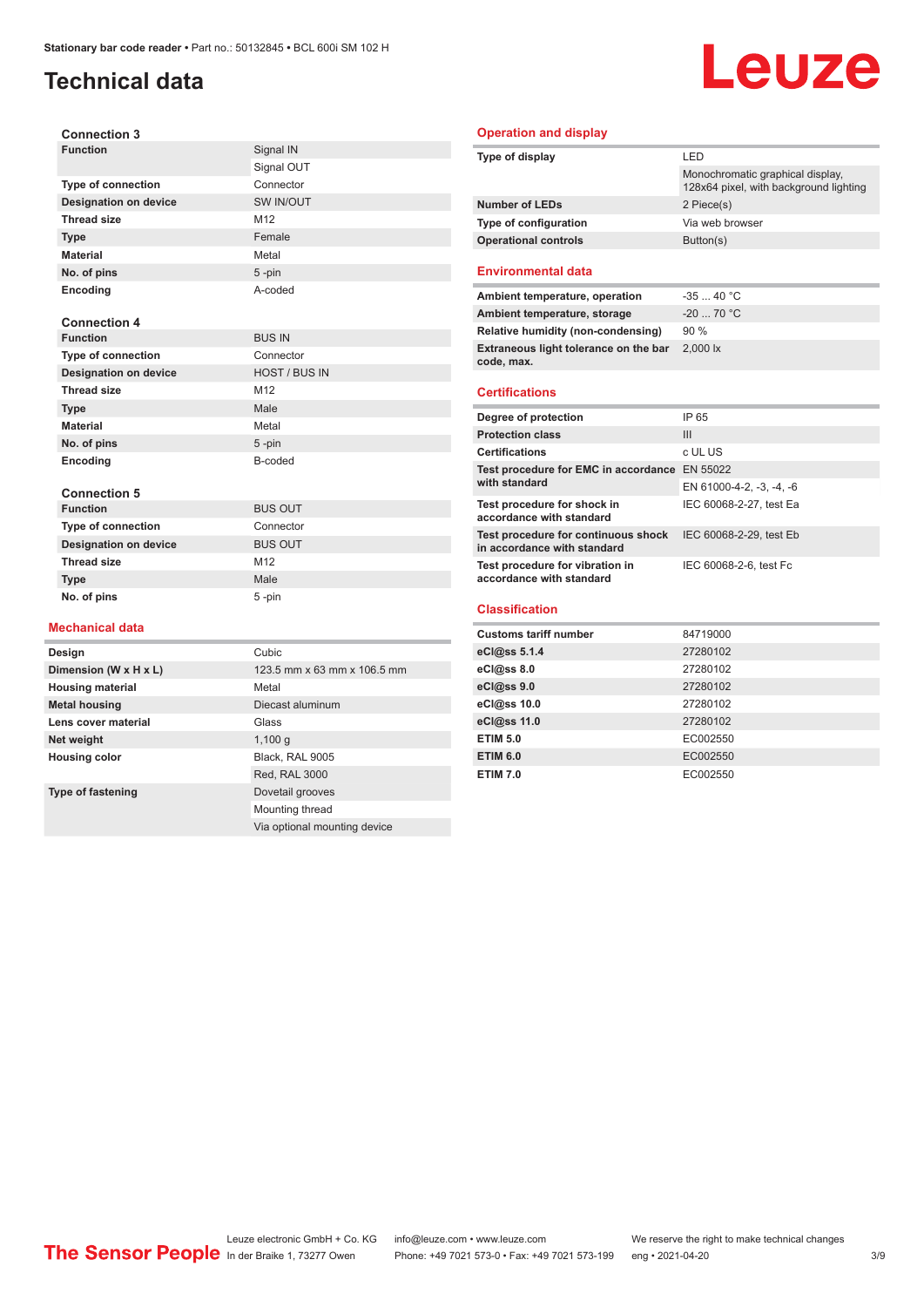## <span id="page-3-0"></span>**Dimensioned drawings**

All dimensions in millimeters











## **Electrical connection**

**Connection 1 SERVICE**

| Function              | Service interface  |
|-----------------------|--------------------|
| Type of connection    | <b>USB</b>         |
| <b>Connector type</b> | USB 2.0 Standard-A |

#### **Pin Pin assignment**

| -1             | +5 V DC    |
|----------------|------------|
| $\overline{2}$ | DATA-      |
| 3              | DATA+      |
| $\overline{4}$ | <b>GND</b> |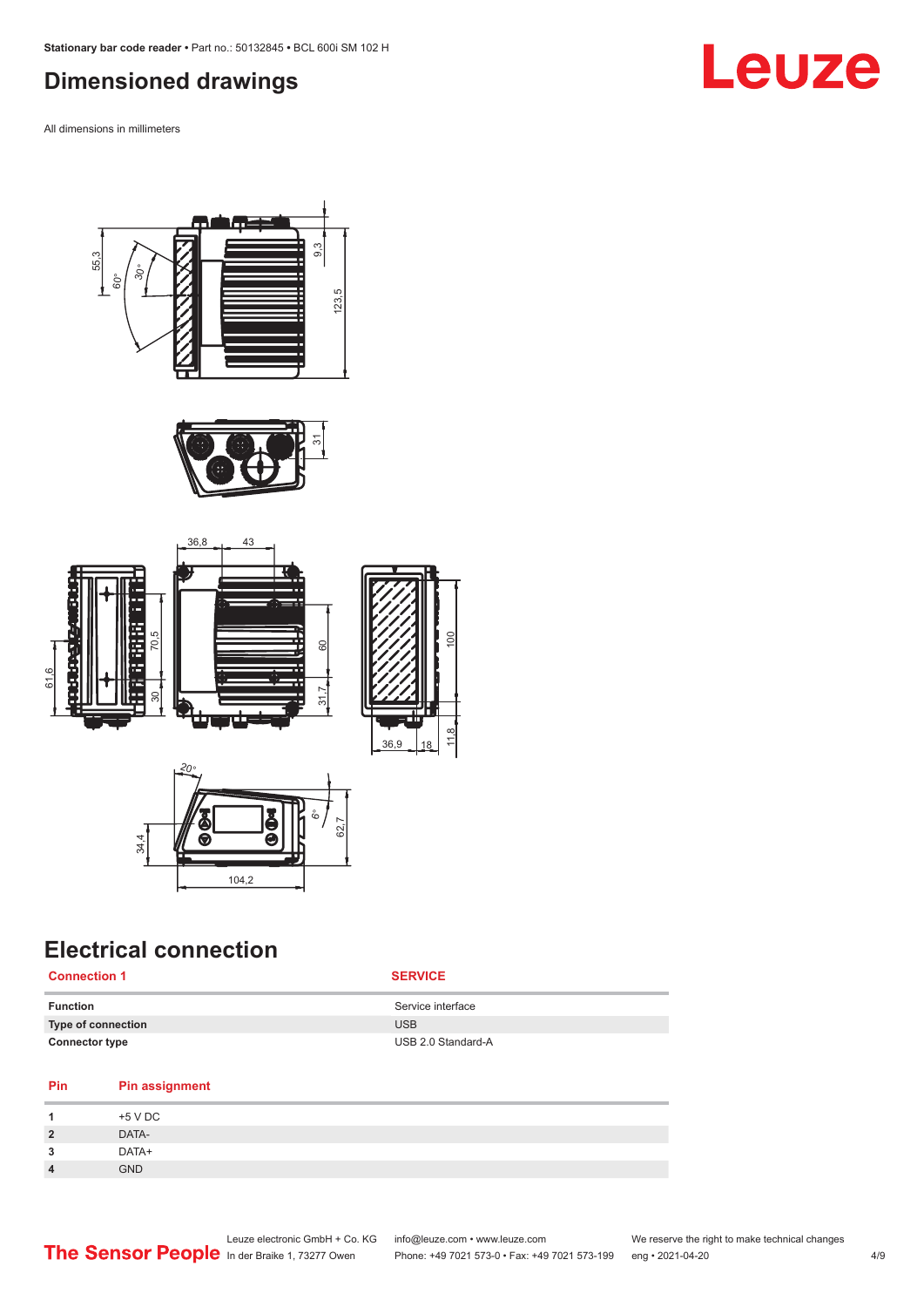**No. of pins** 5 -pin **Encoding** A-coded

## **Electrical connection**

#### **Connection 2 PWR Function** Signal IN Signal OUT Voltage supply **Type of connection** Connection Connector **Thread size** M12 **Type Male Material** Metal

#### **Pin Pin assignment**

| и              | <b>VIN</b>        |
|----------------|-------------------|
| $\overline{2}$ | SWIO <sub>3</sub> |
| 3              | <b>GND</b>        |
| $\overline{4}$ | SWIO 4            |
| 5              | FE                |

#### **Connection 3 SW IN/OUT**

| <b>Function</b>    | Signal IN  |
|--------------------|------------|
|                    | Signal OUT |
| Type of connection | Connector  |
| <b>Thread size</b> | M12        |
| <b>Type</b>        | Female     |
| <b>Material</b>    | Metal      |
| No. of pins        | $5$ -pin   |
| Encoding           | A-coded    |

## **Pin Pin assignment**

| и              | <b>VOUT</b>       |
|----------------|-------------------|
| $\overline{2}$ | SWIO <sub>1</sub> |
| 3              | <b>GND</b>        |
| $\overline{4}$ | SWIO <sub>2</sub> |
| 5              | FE                |
|                |                   |

#### **Connection 4 HOST** / BUS IN

| <b>Function</b>    | <b>BUS IN</b> |
|--------------------|---------------|
| Type of connection | Connector     |
| <b>Thread size</b> | M12           |
| <b>Type</b>        | Male          |
| <b>Material</b>    | Metal         |
| No. of pins        | $5$ -pin      |
| Encoding           | B-coded       |

## **Pin Pin assignment**

|                | CTS / RX+ |
|----------------|-----------|
| $\overline{2}$ | TxD/Tx-   |
| 3              | GND_H     |
| $\overline{4}$ | RTS/TX+   |
| 5              | RxD/RX-   |



#### Leuze electronic GmbH + Co. KG info@leuze.com • www.leuze.com We reserve the right to make technical changes In der Braike 1, 73277 Owen Phone: +49 7021 573-0 • Fax: +49 7021 573-199 eng • 2021-04-20 5/9







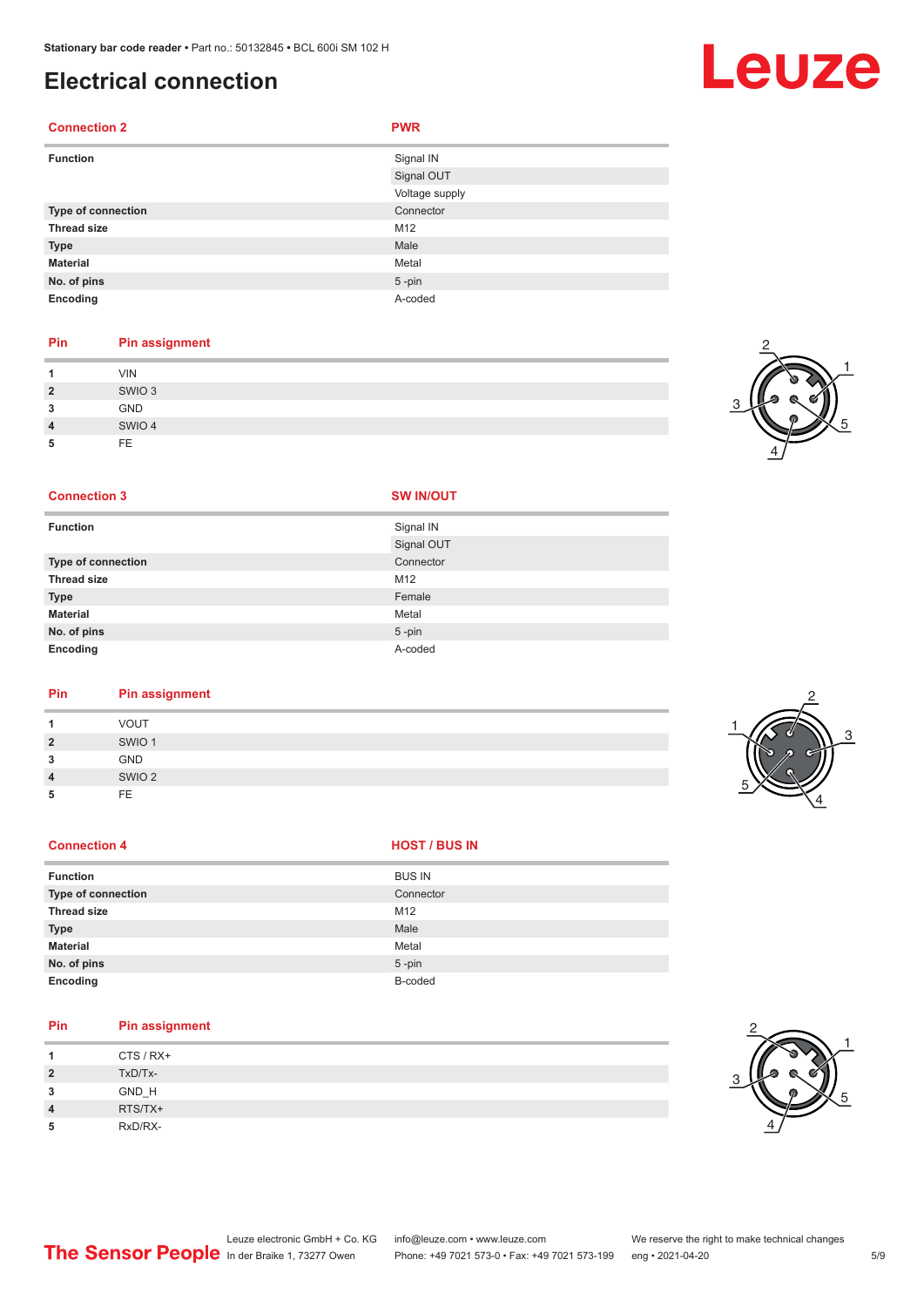## <span id="page-5-0"></span>**Electrical connection**

### **Connection 5**

| <b>Function</b>    | <b>BUS OUT</b> |
|--------------------|----------------|
| Type of connection | Connector      |
| <b>Thread size</b> | M12            |
| <b>Type</b>        | Male           |
| <b>Material</b>    | Metal          |
| No. of pins        | $5$ -pin       |
| Encoding           | B-coded        |

| Pin                     | <b>Pin assignment</b> |
|-------------------------|-----------------------|
| 1                       | n.c.                  |
| $\overline{\mathbf{c}}$ | <b>RS 485 B</b>       |
| 3                       | <b>GND 485</b>        |
| 4                       | <b>RS 485 A</b>       |
| 5                       | FE.                   |



Leuze

## **Diagrams**

Reading field curve - Medium Density



y Reading field width [mm]

x Reading field distance [mm]

- 1 Module = 0.25 mm: 450 mm 750 mm (300 mm depth of field)
- 2 Module = 0.3 mm: 400 mm 800 mm (400 mm depth of field)
- 3 Module = 0.35 mm: 400 mm 900 mm (500 mm depth of field)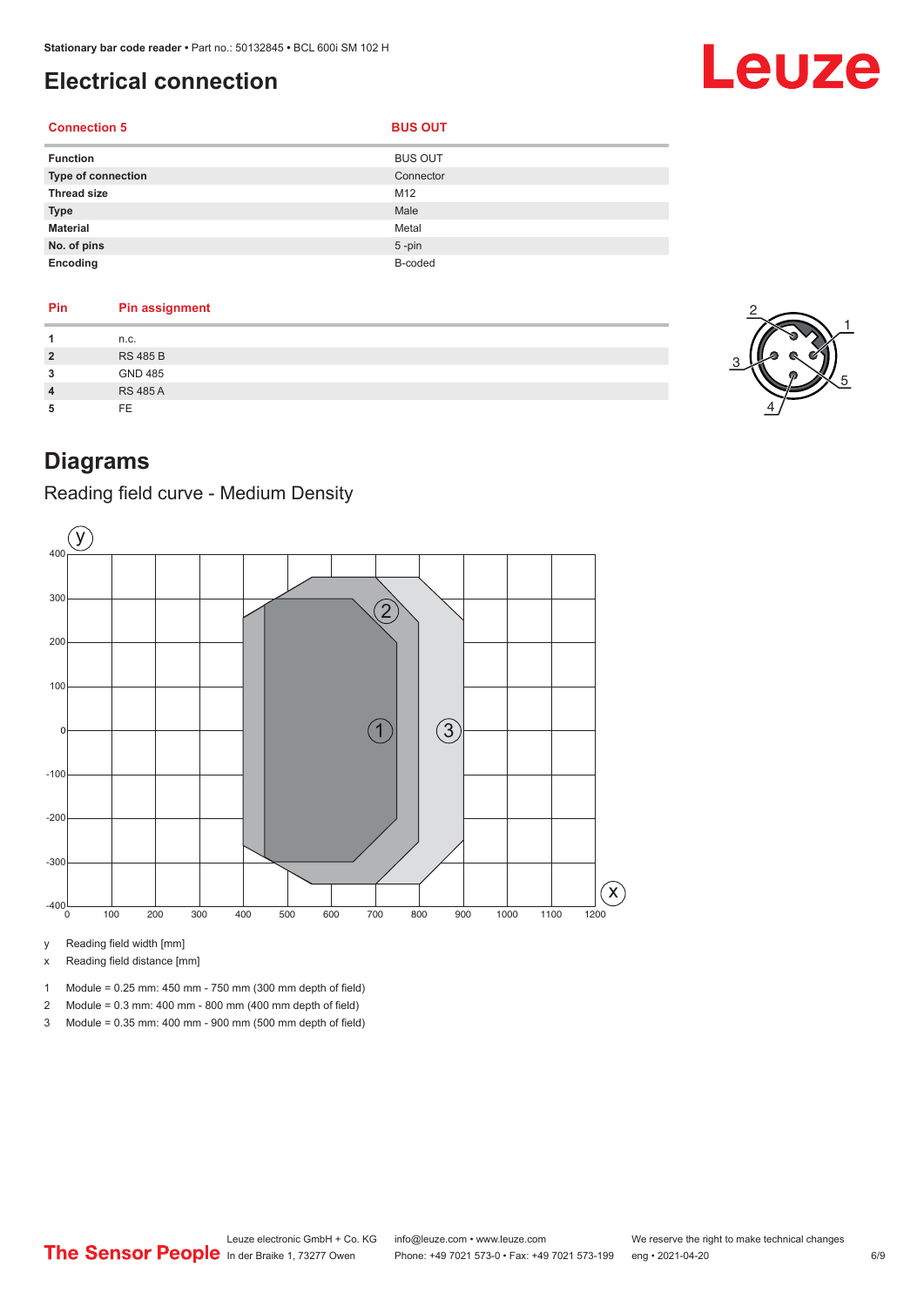## <span id="page-6-0"></span>**Diagrams**

### Reading field curve - Medium Density



z Reading field height [mm]

x Reading field distance [mm]

1 Module = 0.25 mm: 450 mm - 750 mm (300 mm depth of field)

2 Module = 0.3 mm: 400 mm - 800 mm (400 mm depth of field)

3 Module = 0.35 mm: 400 mm - 900 mm (500 mm depth of field)

## **Operation and display**

| <b>LED</b>     |            | <b>Display</b>           | <b>Meaning</b>            |
|----------------|------------|--------------------------|---------------------------|
| 1              | <b>PWR</b> | Off                      | No supply voltage         |
|                |            | Green, flashing          | Initialization            |
|                |            | Green, continuous light  | Device OK                 |
|                |            | Orange, flashing         | Service operation         |
|                |            | Orange, continuous light | Reset                     |
|                |            | Red, flashing            | Device OK, warning set    |
|                |            | Red, continuous light    | Device error              |
| $\overline{2}$ | <b>NET</b> | Off                      | No supply voltage         |
|                |            | Green, flashing          | <b>BUS</b> initialization |
|                |            | Green, continuous light  | Bus operation ok          |
|                |            | Orange, flashing         | Service mode              |
|                |            | Orange, continuous light | Reset                     |
|                |            | Red, flashing            | Communication error       |
|                |            | Red, continuous light    | Network error             |

## Leuze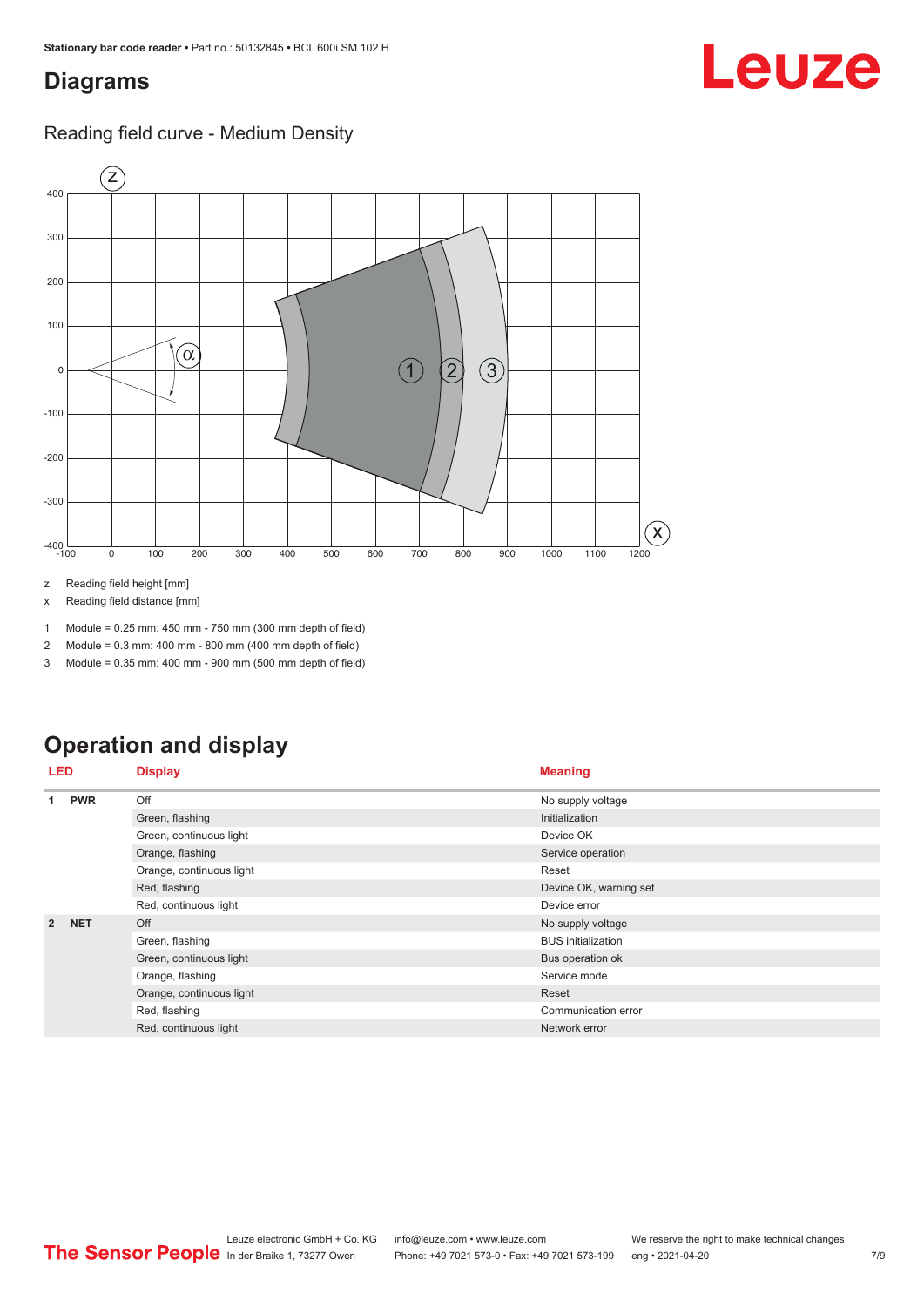## <span id="page-7-0"></span>**Part number code**

Part designation: **BCL XXXX YYZ AAA B**



| <b>BCL</b>  | <b>Operating principle</b><br>BCL: bar code reader                                                                                                                                           |
|-------------|----------------------------------------------------------------------------------------------------------------------------------------------------------------------------------------------|
| <b>XXXX</b> | Series/interface (integrated fieldbus technology)<br>600i: RS 232/RS 422/ RS 485 (multiNet master)<br>601i: RS 485 (multiNet slave)<br>604i: PROFIBUS DP<br>608i: Ethernet<br>648i: PROFINET |
| YY          | <b>Scanning principle</b><br>S: line scanner (single line)<br>O: oscillating-mirror scanner (oscillating mirror)                                                                             |
| z           | <b>Optics</b><br>N: High Density (close)<br>M: Medium Density (medium distance)<br>F: Low Density (remote)<br>L: Long Range (very large distances)                                           |
| <b>AAA</b>  | Beam exit<br>100: lateral<br>102: front                                                                                                                                                      |
| <b>BB</b>   | <b>Special equipment</b><br>H: with heating                                                                                                                                                  |
| <b>Note</b> |                                                                                                                                                                                              |
|             | $\&$ A list with all available device types can be found on the Leuze website at www.leuze.com.                                                                                              |

## **Accessories**

### Connection technology - Connection cables

|   |   | Part no. | <b>Designation</b>     | <b>Article</b>   | <b>Description</b>                                                                                                                                         |
|---|---|----------|------------------------|------------------|------------------------------------------------------------------------------------------------------------------------------------------------------------|
| § | W | 50132079 | KD U-M12-5A-V1-<br>050 | Connection cable | Connection 1: Connector, M12, Axial, Female, A-coded, 5-pin<br>Connection 2: Open end<br>Shielded: No<br>Cable length: 5,000 mm<br>Sheathing material: PVC |

## Connection technology - Interconnection cables

|           |          | Part no. | <b>Designation</b>              | <b>Article</b>        | <b>Description</b>                                                                                                                                                                                                                    |
|-----------|----------|----------|---------------------------------|-----------------------|---------------------------------------------------------------------------------------------------------------------------------------------------------------------------------------------------------------------------------------|
| $^0\pi^0$ | 0,0<br>冨 | 50107726 | KB USB A - USB A                | Interconnection cable | Suitable for interface: USB<br>Connection 1: USB<br>Connection 2: USB<br>Shielded: Yes<br>Cable length: 1,800 mm<br>Sheathing material: PVC                                                                                           |
|           |          | 50135254 | KDS PB-M12-4A-<br>M12-4A-P3-050 | Interconnection cable | Suitable for interface: PROFIBUS DP<br>Connection 1: Connector, M12, Axial, Female, B-coded, 2-pin<br>Connection 2: Connector, M12, Axial, Male, B-coded, 4-pin<br>Shielded: Yes<br>Cable length: 5,000 mm<br>Sheathing material: PUR |